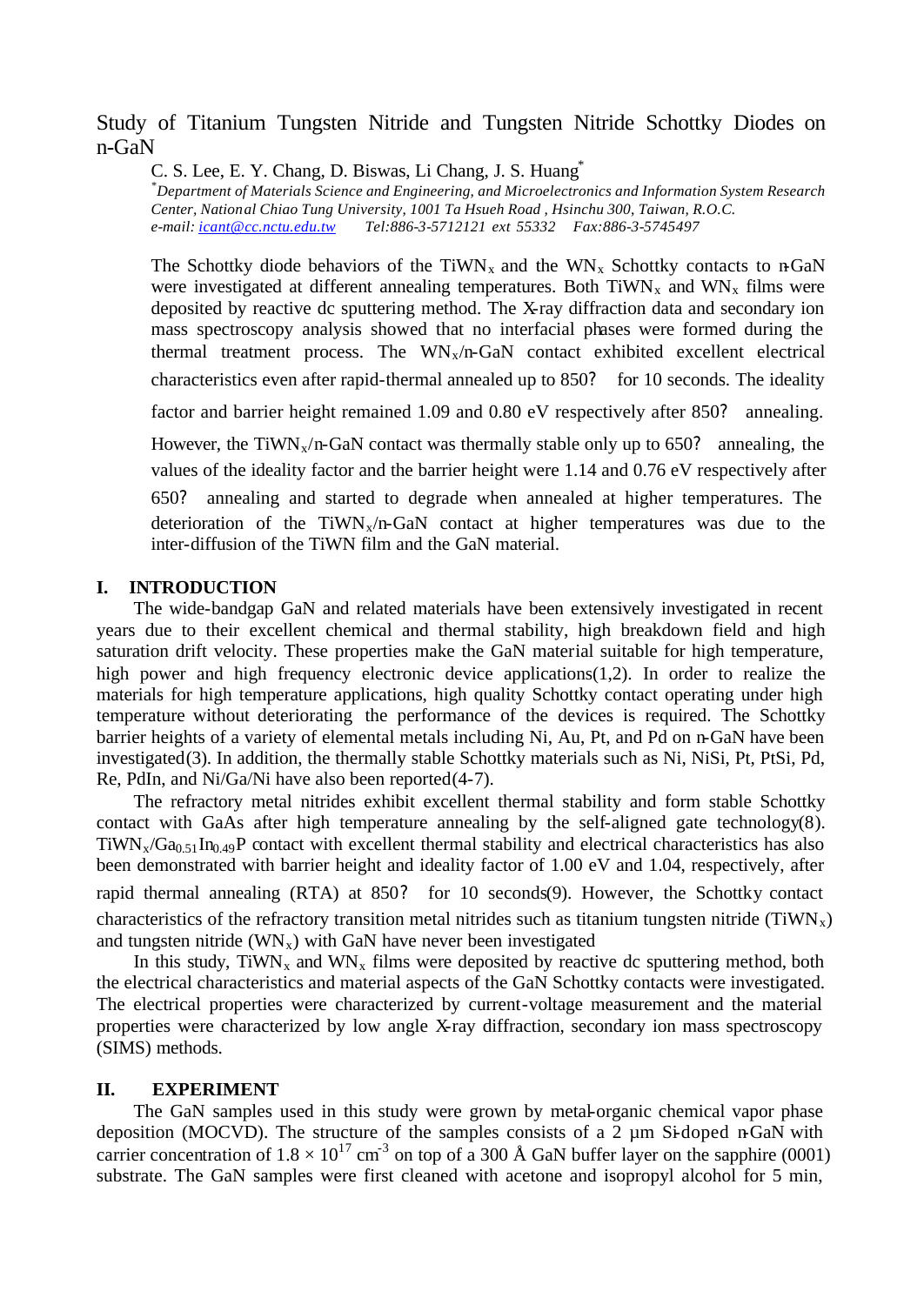followed by dipping in HCl :  $H_0(1:10)$  solution for 3 min. The samples were then immediately put into an electron-beam evaporating system and pumped down to a pressure of  $8 \times 10^{-7}$  Torr. Rectangular contact pads of Ti/Al/Ni/Au (200Å/2000Å/500Å/600Å) multilayer metals were evaporated on n-GaN and were RTA annealed at 900? for 30 s in nitrogen gas to form Ohmic contacts. The Schottky contact materials, titanium tungsten nitride and tungsten nitride, were deposited by dc-magnetron reactive sputtering of Ti/W (1/10 atomic ratio) target and pure W (99.99%) target in an Ar and  $N_2$  mixture onto GaN.

# III. **RESULTS AND DISCUSSION**

Fig. 1 shows the I-V characteristics of the TiWN<sub>x</sub>/n-GaN diodes as a function of annealing temperature. The leakage current density of the as-deposited TiWN<sub>x</sub> diode was about  $3 \times 10^{-5}$  A cm<sup>-2</sup> at 1 V and dropped an order of magnitude to about  $4 \times 10^{-6}$  A cm<sup>-2</sup> at 1 V after annealing at 650? . The I-V characteristics of the  $WN_x/n-GaN$  diodes as a function of annealing temperature were shown in Fig. 2. The leakage current densities of the  $WN_x/n-GaN$  Schottky diodes remained at the order of  $10^{-7}$  A cm<sup>-2</sup> after annealing at temperatures up to 850? and the diode remains good Schottky characteristics after annealing up to 850? . The barrier heights and the ideality factors of the TiWN<sub>x</sub>/n-GaN and WN<sub>x</sub>/n-GaN Schottky contacts under different annealing temperatures  $T_A$  are listed in Table 1. For the as-deposited TiWN<sub>x</sub>/n-GaN diode, the barrier height and the ideality factor were 0.71 eV and 1.17 respectively. After annealing at 650? , the diode characteristics were improved and the barrier height became 0.76 eV while the ideality factor became 1.14. This was believed to be due to the removal of sputter-induced damage during annealing process. However, the diode characteristics degraded after 750? annealing and become Ohmic-like behavior after 850? annealing. The barrier height and ideality factor for the as-deposited WN<sub>x</sub>/n-GaN were 0.67 eV and 1.15, respectively, similar to TiWN<sub>x</sub> Schottky contact, the diode characteristics improved to 0.83 eV and 1.10 after 650? annealing. The  $WN_x/GaN$ diode remained stable up to 850? annealing, the barrier height and ideality factor remained at 0.80 eV and 1.09, respectively, even after 850 ? annealing. Comparing the electrical characteristics of the TiWN<sub>x</sub>/GaN and the WN<sub>x</sub>/GaN contacts, obviously, TiWN<sub>x</sub>/GaN diode was thermally stable only up to  $650$ ?, while the  $WN_x/GaN$  Schottky contact remained stable and showed only slight changes on leakage current density, Schottky barrier height and ideality factor after annealing at temperature up to 850? .

To verify what has occurred at the refractory metal nitrides/n-GaN interface, both TiWN<sub>x</sub>/n-GaN and WN<sub>x</sub>/n-GaN samples were subjected to secondary ion mass spectroscopy (SIMS) depth profiling analysis before and after thermal treatment up to 850? . Fig. 3 is the SIMS depth profile of the the TiWN<sub>x</sub>/n-GaN interface as deposited and after annealed up to 850 ? The TiWN<sub>x</sub>/n-GaN interface remained sharp after 650? annealing, however, the atomic inter-diffusion between  $TiWN_x$  and GaN materials occurred after 850? annealing as shown in Fig. 3(c). This is in agreement with the electrical data shown in Table 1 which shows that the barrier height of the WN<sub>x</sub>/n-GaN diode dropped to  $0.62$ eV and the ideality increased to 1.54 after 850? annealing. For the  $WN_x/n-GaN$  contacts, there's no detectable inter-diffusion between  $WN_x$  and n-GaN after 850? annealing as can be seen from the SIMS data shown in Fig. 4. The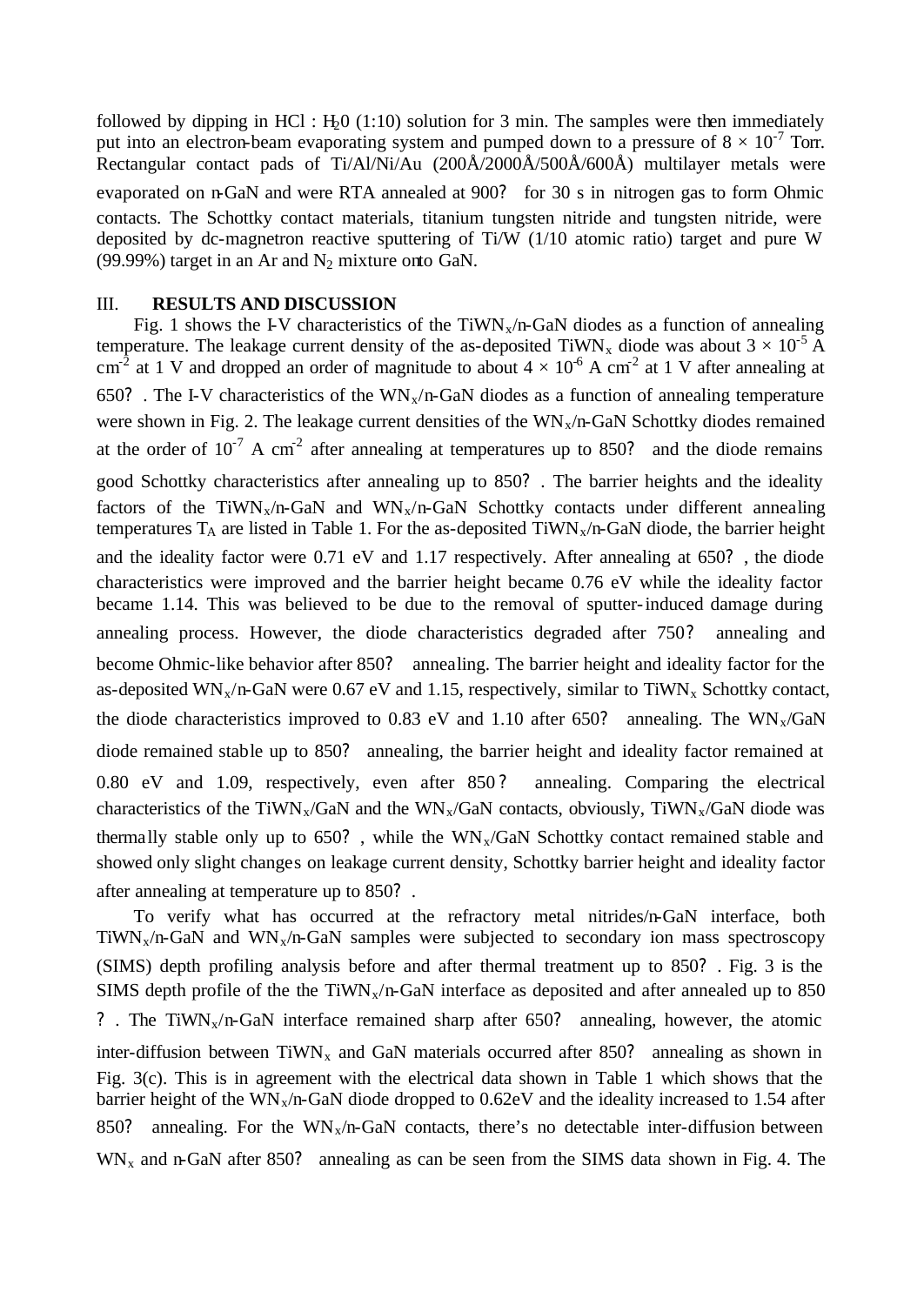result is in agreement with the data observed in Table 1. From the electrical characteristics of the WN<sub>x</sub>/n-GaN Schottky shown in Table 1, the Schottky contact remained quite stable after 850? annealing with the barrier height remained at 0.80 eV and the ideality factor remained at 1.09. The electrical characteristics and the materials analysis showed that the  $WN_x/n-GaN$  interface was metallurgically stable up to 850?.

#### **IV. CONCLUSIONS**

The electrical characteristics and the materials aspects of the refractory TiWN<sub>x</sub> and WN<sub>x</sub> films as the Schottky contacts on n-type GaN were studied. The  $WN_x$  Schottky contact to n-GaN was thermally stable up to 850? , and the ideality factor and the barrier height remained at 1.10 and 0.80 eV, respectively after 850 ? annealing. The Schottky characteristics of the TiWN<sub>x</sub>/n-GaN contact remained stable up to  $650$ ? annealing with the ideality factor and the barrier height remained at 1.14 and 0.76 eV, respectively. The contact degraded after 750? annealing and become Ohmic-like behavior after 850? annealing. This degradation of the diode was due to the atomic inter-diffusion between  $TiWN<sub>x</sub>$  and GaN which occurred at higher temperatures as indicated by the SIMS analysis.

#### **Acknowledgement**

The work was sponsored jointly by the Ministry of Education and the National Science Council, R.O.C., under the Contract: 90-2215-009-103.

#### **Reference**

- (1) S. Nakamura, M. Senoh, S. I. Nagahama, N. Iwara, T. Yamada, T. Matsushita, Y. Sugimoto, and H. Kiyoku"High power InGaN single quantum well structure blue and violet light emitting diodes", Appl. Phys. Lett. Vol 67 pp1868, 1995.
- (2) L. S. Mccarthy, P. Kozodoy, M. J. W. Rodwell, S. P. Denbaars, and V. K. Mishra"AlGaN/GaN heterojunction bipolar transistor", IEEE Electr. Device Lett., Vol 20 pp.277, 1999.
- (3) A. C. Schmitz, A. T. Ping, M. A. Khan, Q. Chen, and I. Adesida"Schottky barrier properties of various metals on n-type GaN", Semicond. Sci. Technol., Vol 11 pp.1464, 1996.
- (4) Q. Z. Liu, L. S. Yu, F. Deng, S. S. Lau, J. M. Redwing"Ni and Ni silicide Schottky contact on n-GaN", J. Appl. Phys., Vol 84 pp.881, 1998.
- (5) Q. Z. Liu, L. S. Yu, S. S. Lau, J. M. Redwing, N. R. Perkins, and T. F. Kuech"Thermal stable PtSi Schottky contact on n-GaN", Appl. Phys. Lett., Vol 70 pp.1275,1997.
- (6) K. J. Duxstad, E. E. Haller, and K. M. Yu"High temperature behavior of Pt and Pd on GaN", J. Appl. Phys., Vol. 81 pp.3134, 1997.
- (7) H. S. Venugopalan, S. E. Mohney, J. M. Delucca, and R. J. Molnar"Approaches to designing thermally stable Schottky contacts to n-GaN" , Semicon. Sci. Technol. Vol. 14 pp.757, 1999.
- (8) A. E. Geissberge, R. A. Sader, M. L. Balzan, and J. W. Crittes"TiW nitride thermally stable Schottky contact to GaAs characteristics and application to self aligned gate field effect transistor fabrication", J. Vac. Sci. Tech. Vol. B5(6) pp.1701, 1987.
- (9) E. Y. Chang, Y. L. Lai, K. C. Lin, and C. Y. Chang"Study of Schottky contacts on n-GaInP by low pressure metal organic chemical vapor deposition", J. Appl. Phys. Vol. 74 pp.5622, 1993.

TABLE 1. Electrical characteristics of Schottky contacts on n-GaN under different annealing temperatures.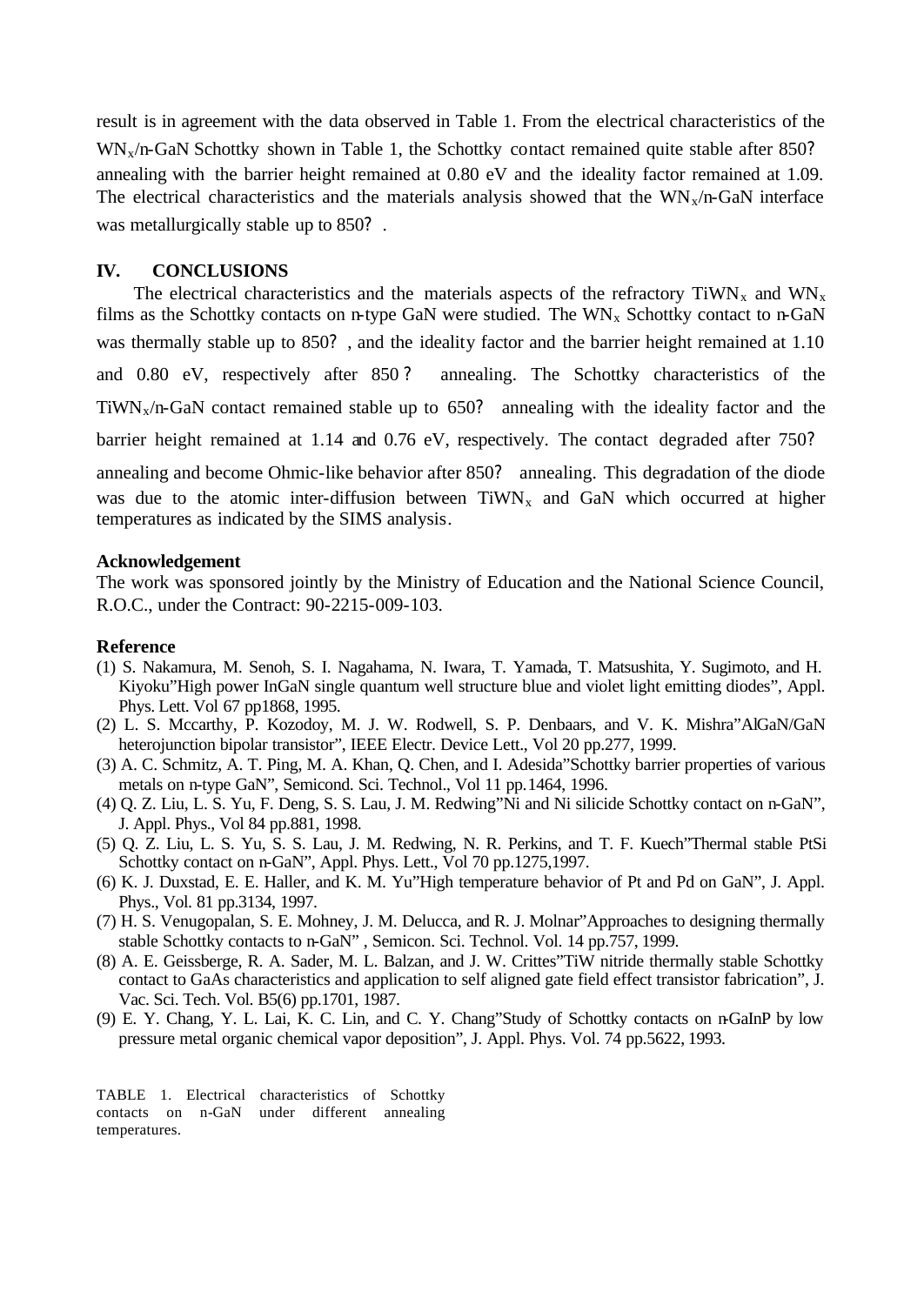

FIG. 1. I-V characteristics of the TiWN $_{\rm v}/\text{n-GaN}$ Schottky diodes as a function of annealing temperature.



Fig 2. I-V characteristics of the  $WN_x/n-GaN$  Schottky diodes as a function of annealing temperature.



FIG. 3. SIMS depth profiles of the TiWN $<sub>x</sub>/n-GaN$ </sub> contacts after thermal treatments(a) As deposited.